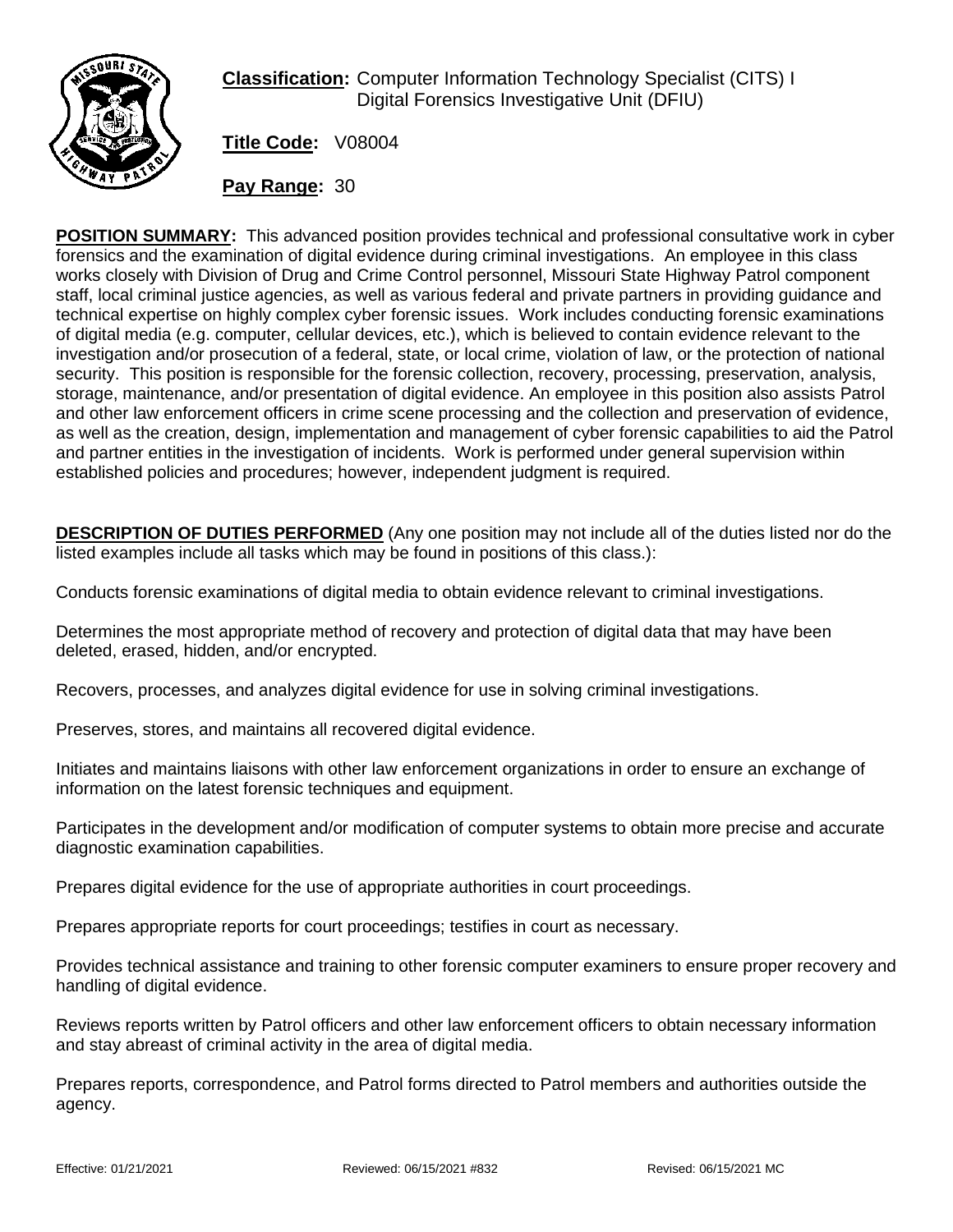## **Classification:** CITS I (DFIU) **Page 2**

**REQUIRED KNOWLEDGE, SKILLS, AND ABILITIES:** Thorough knowledge of the principles of intelligence operations, classifications, as well as rules and procedures concerning proper presentation and dissemination of intelligence products.

Thorough knowledge of the general operating principles and capabilities of computer hardware and software.

Thorough knowledge of the elements of cybercrime and threat indicators.

Thorough knowledge of advanced cyber forensics techniques, evidence preservation, and courtroom testimony.

Considerable knowledge of computer security best practice standards.

Considerable knowledge of computer operating systems.

Considerable knowledge of data protection methods.

Working knowledge of computer networking protocols.

Working knowledge of national information sharing tools and techniques.

Working knowledge of agency's functions and their interrelationships.

Working knowledge of the principles of disaster recovery.

Working knowledge of continuing trends and developments in information technology and cybersecurity.

Working knowledge of various computer platforms.

Working knowledge of the information strategic planning process.

Working knowledge of the systems management process.

Possess good organizational skills.

Possess research and analytical skills.

Ability to utilize highly technical analytical tools.

Ability to prepare and interpret system configuration documentation.

Ability to prepare and maintain standards, policies, procedures, guidelines, and technical manuals.

Ability to create and present materials for training programs.

Ability to train and assist less experienced personnel.

Ability to function effectively in high-pressure and stressful situations.